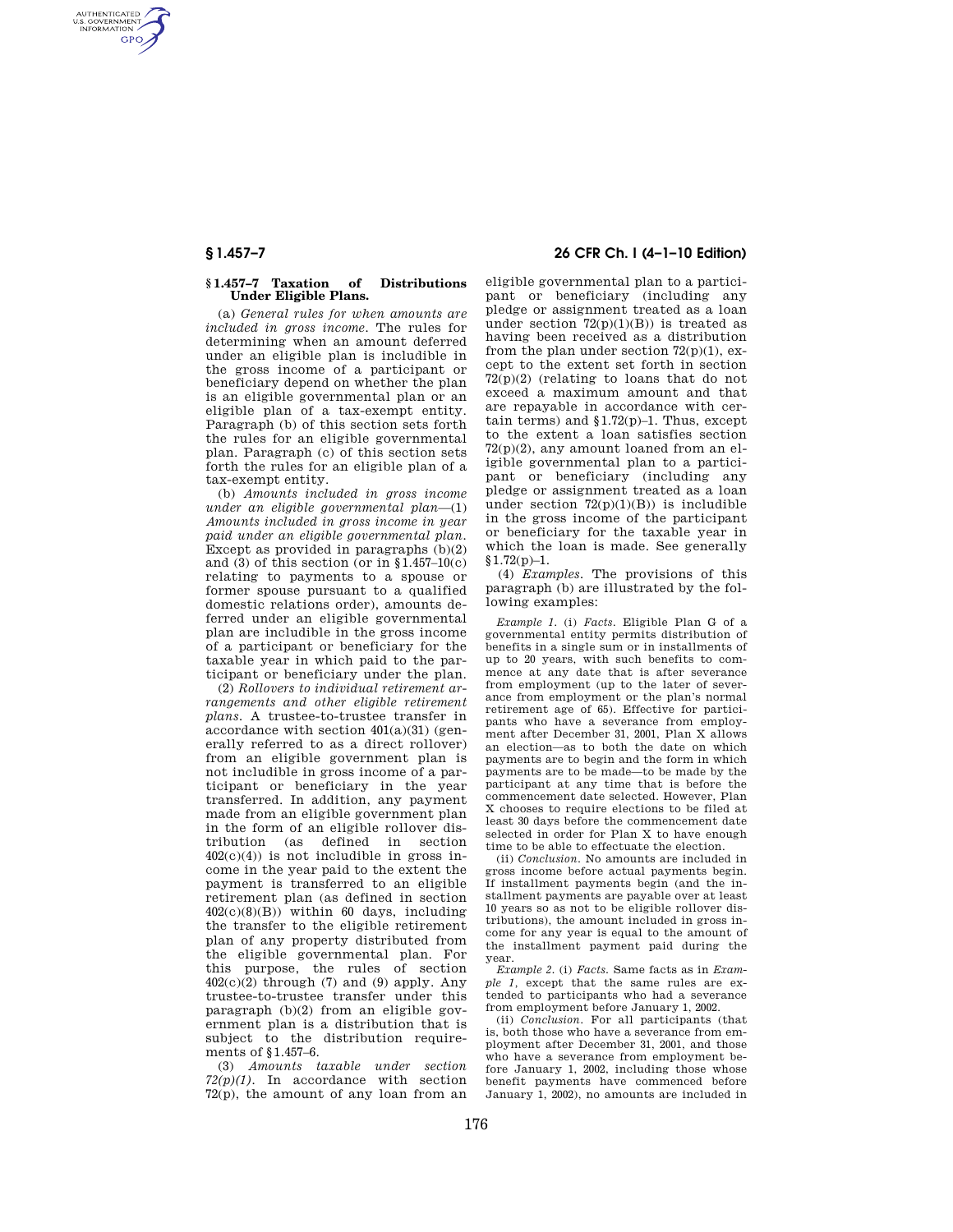## **Internal Revenue Service, Treasury § 1.457–7**

gross income before actual payments begin. If installment payments begin (and the installment payments are payable over at least 10 years so as not to be eligible rollover distributions), the amount included in gross income for any year is equal to the amount of the installment payment paid during the year.

(c) *Amounts included in gross income under an eligible plan of a tax-exempt entity*—(1) *Amounts included in gross income in year paid or made available under an eligible plan of a tax-exempt entity.*  Amounts deferred under an eligible plan of a tax-exempt entity are includible in the gross income of a participant or beneficiary for the taxable year in which paid or otherwise made available to the participant or beneficiary under the plan. Thus, amounts deferred under an eligible plan of a tax-exempt entity are includible in the gross income of the participant or beneficiary in the year the amounts are first made available under the terms of the plan, even if the plan has not distributed the amounts deferred. Amounts deferred under an eligible plan of a tax-exempt entity are not considered made available to the participant or beneficiary solely because the participant or beneficiary is permitted to choose among various investments under the plan.

(2) *When amounts deferred are considered to be made available under an eligible plan of a tax-exempt entity*—(i) *General rule.* Except as provided in paragraphs  $(c)(2)(ii)$  through  $(iv)$  of this section, amounts deferred under an eligible plan of a tax-exempt entity are considered made available (and, thus, are includible in the gross income of the participant or beneficiary under this paragraph (c)) at the earliest date, on or after severance from employment, on which the plan allows distributions to commence, but in no event later than the date on which distributions must commence pursuant to section  $401(a)(9)$ . For example, in the case of a plan that permits distribution to commence on the date that is 60 days after the close of the plan year in which the participant has a severance from employment with the eligible employer, amounts deferred are considered to be made available on that date. However, distributions deferred in accordance with paragraphs  $(c)(2)(ii)$  through  $(iv)$ of this section are not considered made

available prior to the applicable date under paragraphs  $(c)(2)(ii)$  through  $(iv)$ of this section. In addition, no portion of a participant or beneficiary's account is treated as made available (and thus currently includible in income) under an eligible plan of a tax-exempt entity merely because the participant or beneficiary under the plan may elect to receive a distribution in any of the following circumstances:

(A) A distribution in the event of an unforeseeable emergency to the extent the distribution is permitted under  $$1,457–6(c)$ .

(B) A distribution from an account for which the total amount deferred is not in excess of the dollar limit under section  $411(a)(11)(A)$  to the extent the distribution is permitted under §1.457– 6(e).

(ii) *Initial election to defer commencement of distributions*—(A) *In general.* An eligible plan of a tax-exempt entity may provide a period for making an initial election during which the participant or beneficiary may elect, in accordance with the terms of the plan, to defer the payment of some or all of the amounts deferred to a fixed or determinable future time. The period for making this initial election must expire prior to the first time that any such amounts would be considered made available under the plan under paragraph (c)(2)(i) of this section.

(B) *Failure to make initial election to defer commencement of distributions.*  Generally, if no initial election is made by a participant or beneficiary under this paragraph  $(c)(2)(ii)$ , then the amounts deferred under an eligible plan of a tax-exempt entity are considered made available and taxable to the participant or beneficiary in accordance with paragraph  $(c)(2)(i)$  of this section at the earliest time, on or after severance from employment ( but in no event later than the date on which distributions must commence pursuant to section  $401(a)(9)$ , that distribution is permitted to commence under the terms of the plan. However, the plan may provide for a default payment schedule that applies if no election is made. If the plan provides for a default payment schedule, the amounts deferred are includible in the gross income of the participant or beneficiary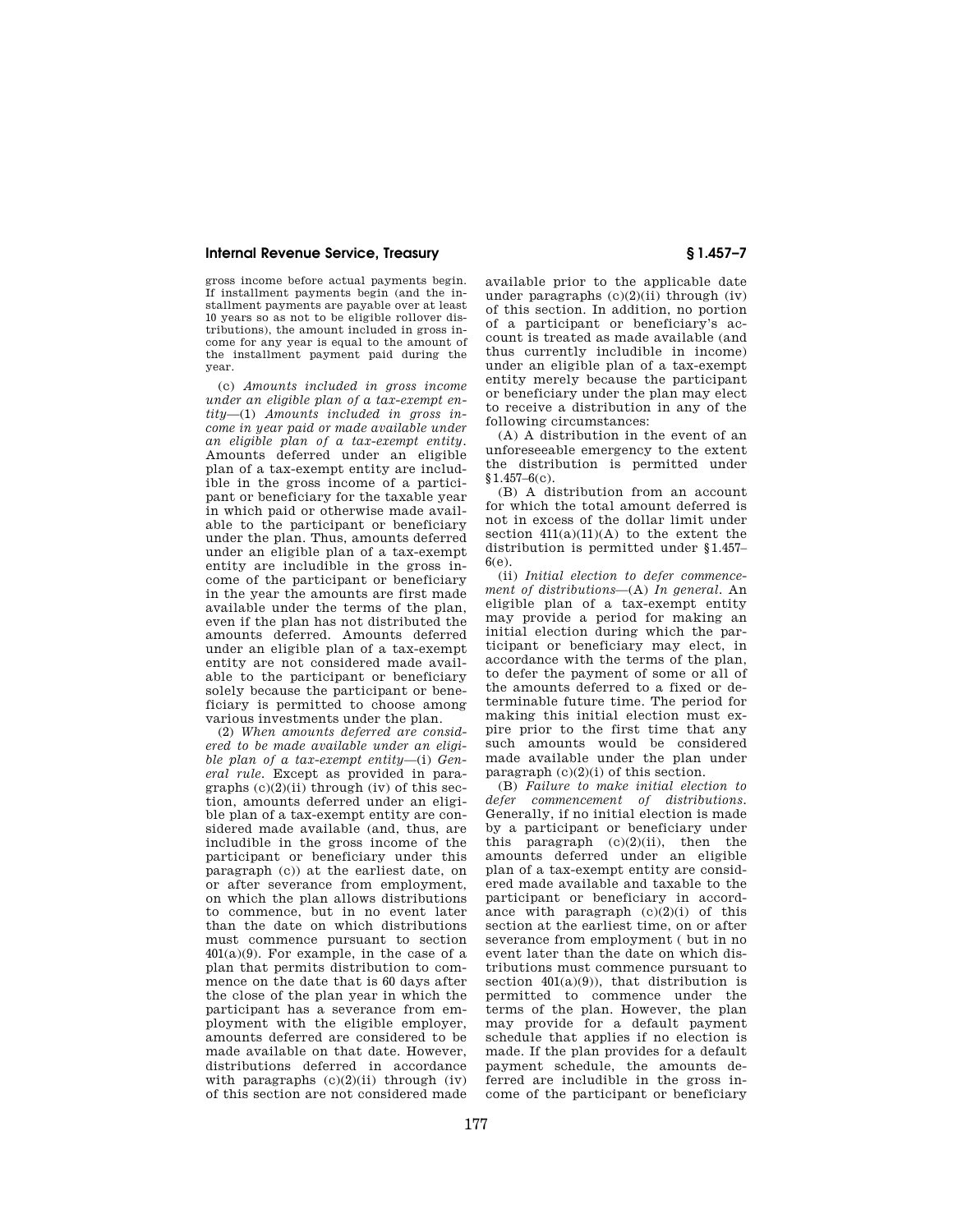in the year the amounts deferred are first made available under the terms of the default payment schedule.

(iii) *Additional election to defer commencement of distribution.* An eligible plan of a tax-exempt entity is permitted to provide that a participant or beneficiary who has made an initial election under paragraph  $(c)(2)(ii)(A)$  of this section may make one additional election to defer (but not accelerate) commencement of distributions under the plan before distributions have commenced in accordance with the initial deferral election under paragraph  $(c)(2)(ii)(A)$  of this section. Amounts payable to a participant or beneficiary under an eligible plan of a tax-exempt entity are not treated as made available merely because the plan allows the participant to make an additional election under this paragraph  $(c)(2)(iii)$ . A participant or beneficiary is not precluded from making an additional election to defer commencement of distributions merely because the participant or beneficiary has previously received a distribution under §1.457–6(c) because of an unforeseeable emergency, has received a distribution of smaller amounts under §1.457–6(e), has made (and revoked) other deferral or method of payment elections within the initial election period, or is subject to a default payment schedule under which the commencement of benefits is deferred (for example, until a participant is age 65).

(iv) *Election as to method of payment.*  An eligible plan of a tax-exempt entity may provide that an election as to the method of payment under the plan may be made at any time prior to the time the amounts are distributed in accordance with the participant or beneficiary's initial or additional election to defer commencement of distributions under paragraph  $(c)(2)(ii)$  or  $(iii)$ of this section. Where no method of payment is elected, the entire amount deferred will be includible in the gross income of the participant or beneficiary when the amounts first become made available in accordance with a participant's initial or additional elections to defer under paragraphs  $(c)(2)(ii)$  and (iii) of this section, unless the eligible plan provides for a default method of payment (in which case

# **§ 1.457–7 26 CFR Ch. I (4–1–10 Edition)**

amounts are considered made available and taxable when paid under the terms of the default payment schedule). A method of payment means a distribution or a series of periodic distributions commencing on a date determined in accordance with paragraph  $(c)(2)(ii)$  or (iii) of this section.

(3) *Examples.* The provisions of this paragraph (c) are illustrated by the following examples:

*Example 1.* (i) *Facts.* Eligible Plan X of a tax-exempt entity provides that a participant's total account balance, representing all amounts deferred under the plan, is payable to a participant in a single sum 60 days after severance from employment throughout these examples, unless, during a 30-day period immediately following the severance, the participant elects to receive the single sum payment at a later date (that is not later than the plan's normal retirement age of 65) or elects to receive distribution in 10 annual installments to begin 60 days after severance from employment (or at a later date, if so elected, that is not later than the plan's normal retirement age of 65). On November 13, 2004, K, a calendar year taxpayer, has a severance from employment with the eligible employer. K does not, within the 30 day window period, elect to postpone distributions to a later date or to receive payment in 10 fixed annual installments.

(ii) *Conclusion.* The single sum payment is payable to K 60 days after the date K has a severance from employment (January 12, 2005), and is includible in the gross income of K in 2005 under section  $457(a)$ .

*Example 2.* (i) *Facts.* The terms of eligible Plan X are the same as described in *Example 1.* Participant L participates in eligible Plan X. On November 11, 2003, L has a severance from the employment of the eligible employer. On November 24, 2003, L makes an initial deferral election not to receive the single-sum payment payable 60 days after the severance, and instead elects to receive the amounts in 10 annual installments to begin 60 days after severance from employment.

(ii) *Conclusion.* No portion of L's account is considered made available in 2003 or 2004 before a payment is made and no amount is includible in the gross income of L until distributions commence. The annual installment payable in 2004 will be includible in L's gross income in 2004.

*Example 3.* (i) *Facts.* The facts are the same as in *Example 1,* except that eligible Plan X also provides that those participants who are receiving distributions in 10 annual installments may, at any time and without restriction, elect to receive a cash out of all remaining installments. Participant M elects